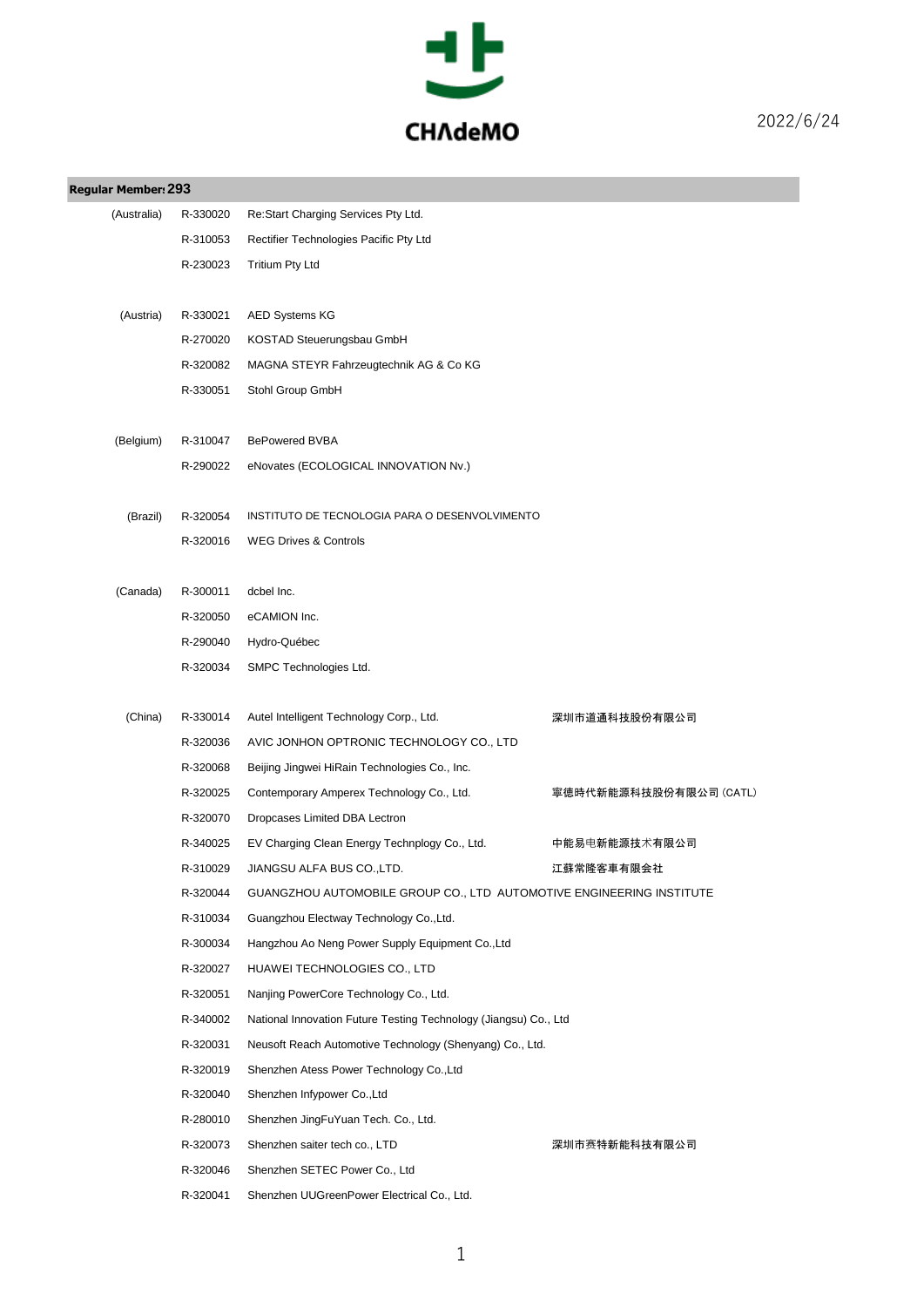

|           | R-290012 | Star Charge                                                   |                  |
|-----------|----------|---------------------------------------------------------------|------------------|
|           | R-300018 | Wenzhou Bluesky energy technology co., Itd                    |                  |
|           | R-320024 | Yangzhou Yaxing Motor Coach Co., Ltd.                         | 揚州亜星客車股份有限公司     |
|           | R-330031 | Zhangjiagang Uchen New Energy Technology Co., Ltd             | 张家港友诚新能源科技股份有限公司 |
| (Denmark) | R-240012 | LITHIUM BALANCE A/S                                           |                  |
| (Finland) | R-310039 | Kempower Oy                                                   |                  |
| (France)  | R-290028 | <b>ASTRAGAM Technologies</b>                                  |                  |
|           | R-220105 | DBT-CEV                                                       |                  |
|           | R-290041 | <b>EVTRONIC</b>                                               |                  |
|           | R-320072 | GAUSSIN                                                       |                  |
|           | R-320083 | LAFON                                                         |                  |
|           | R-220039 | Peugeot Citroën Automobiles S.A.                              |                  |
|           | R-310052 | TRIALOG SA                                                    |                  |
|           | R-330054 | Watt & Well                                                   |                  |
| (Germany) | R-300021 | AIP GmbH & Co. KG                                             |                  |
|           | R-270016 | comemso GmbH                                                  |                  |
|           | R-260008 | Deggendorf Institute of Technology                            |                  |
|           | R-310045 | dSPACE digital signal processing and control engineering GmbH |                  |
|           | R-300033 | <b>HARTING Automotive GmbH</b>                                |                  |
|           | R-290031 | Keysight Technologies Deutschland GmbH                        |                  |
|           | R-290020 | Leopold Kostal GmbH & Co. KG                                  |                  |
|           | R-320030 | MAN Truck & Bus SE                                            |                  |
|           | R-280028 | <b>NEXTON GmbH</b>                                            |                  |
|           | R-340012 | <b>ODU Automotive GmbH</b>                                    |                  |
|           | R-330006 | Preh GmbH                                                     |                  |
|           | R-290019 | Robert Bosch GmbH                                             |                  |
|           | R-300028 | Shell Global Solutions (Deutschland) GmbH                     |                  |
|           | R-280018 | Siemens AG                                                    |                  |
|           | R-330025 | Silver Atena GmbH                                             |                  |
|           | R-270026 | Valeo Siemens eAutomotive Germany GmbH                        |                  |
|           | R-220073 | Vector Informatik                                             |                  |
|           | R-300023 | Vitesco Technologies GmbH                                     |                  |
|           | R-320032 | Webasto Roof & Components SE                                  |                  |
| (Greece)  | R-320074 | <b>Eunice Energy Group</b>                                    |                  |
| (Hungary) | R-330053 | Solar Generation Kft.                                         |                  |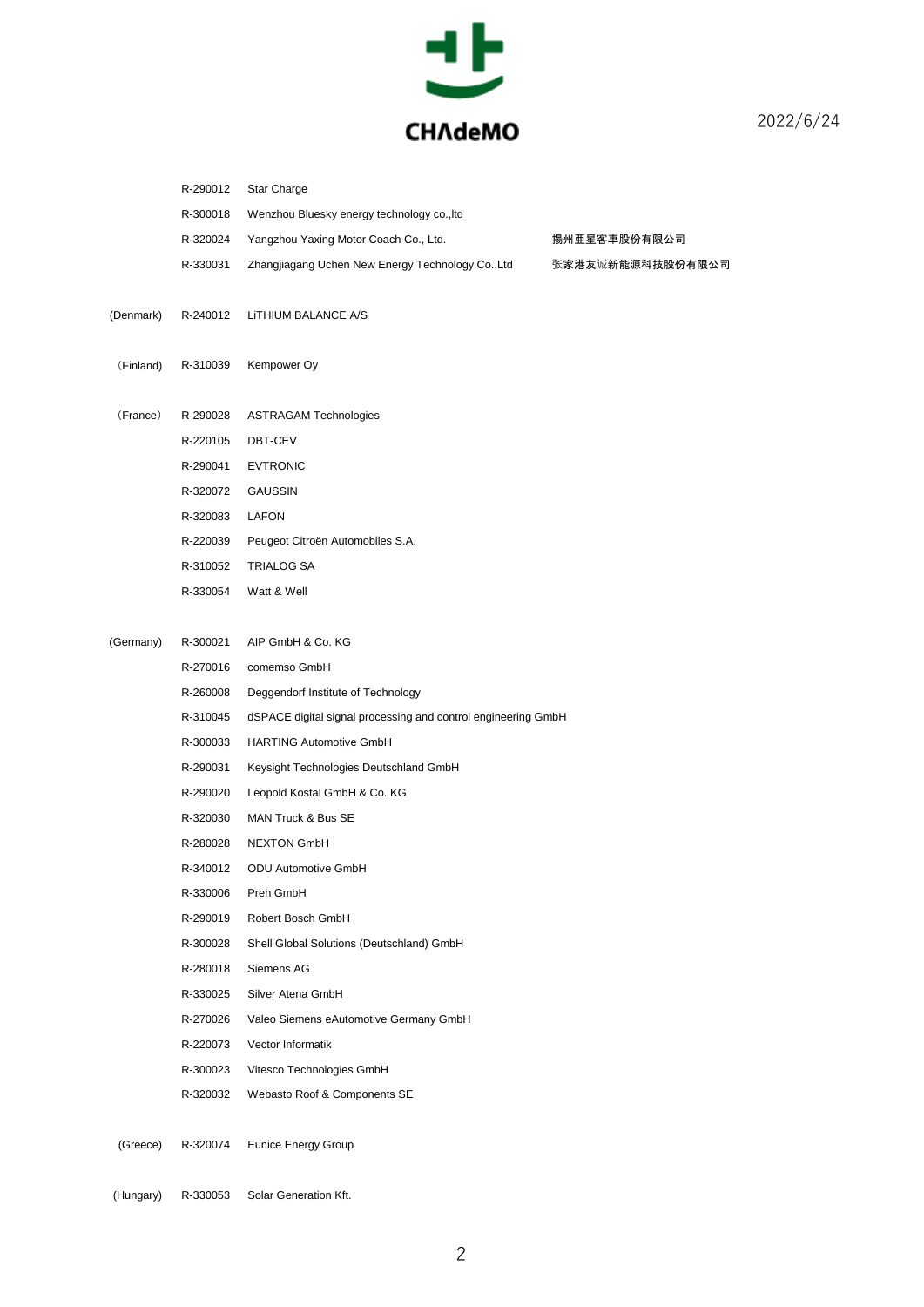

| (India)       | R-310012 | Automotive Research Association of India (ARAI)                    |
|---------------|----------|--------------------------------------------------------------------|
|               | R-300024 | Exicom Tele-Systems Limited                                        |
|               | R-310025 | KPIT Technologies Ltd.                                             |
|               | R-260001 | Mahindra Reva Electric Vehicles Private Limited                    |
|               | R-300035 | Mass-Tech Controls Pvt. Ltd.                                       |
|               | R-330034 | Ola Electric Mobility                                              |
|               | R-310048 | OKAYA POWER PVT. LTD.                                              |
|               | R-340020 | Napino Auto & Electronics Limited                                  |
|               | R-340006 | SPARK MINDA GREEN MOBILITY SYSTEMS PRIVATE LIMITED                 |
|               | R-240016 | <b>Tata Consultancy Services</b>                                   |
|               | R-320021 | TATA ELXSI LIMITED                                                 |
| (Indionesia)  | R-320035 | National Laboratory for Energy Conversion Technology (B2TKE), BPPT |
| (Iran)        | R-300017 | MAPNA Electric & Control Engineering & Manufacturing (MECO)        |
| (Ireland)     | R-230035 | ESB                                                                |
| (Israel)      | R-320015 | Eviation                                                           |
| (Italy)       | R-290009 | alpitronic GmbH - Srl                                              |
|               | R-250012 | BITRON S.p.A.                                                      |
|               | R-220091 | Enel e-Solutions                                                   |
|               | R-320009 | ENERGICA MOTOR COMPANY S.p.A.                                      |
|               | R-320056 | FIMER S.p.A.                                                       |
|               | R-290002 | Meta System S.p.A.                                                 |
|               | R-290006 | <b>SCAME PARRE SPA</b>                                             |
| (Korea)       | R-320007 | DaeYoung Chaevi Corporation                                        |
|               | R-330024 | JoongAng Control Co., Ltd.                                         |
|               | R-310010 | KTL(Korea Testing Laboratory)                                      |
|               | R-310038 | LG Innotek                                                         |
|               | R-320029 | Sam Woo Electronics Co., Ltd.                                      |
|               | R-220050 | SKsignet Inc.                                                      |
| (Morocco)     | R-330048 | <b>GREEN ENERGY PARK</b>                                           |
| (Netherlands) | R-220088 | ABB E-mobility B.V.                                                |
|               | R-300016 | Applied Micro Electronics "AME" BV                                 |
|               | R-290037 | DEKRA Certification B.V.                                           |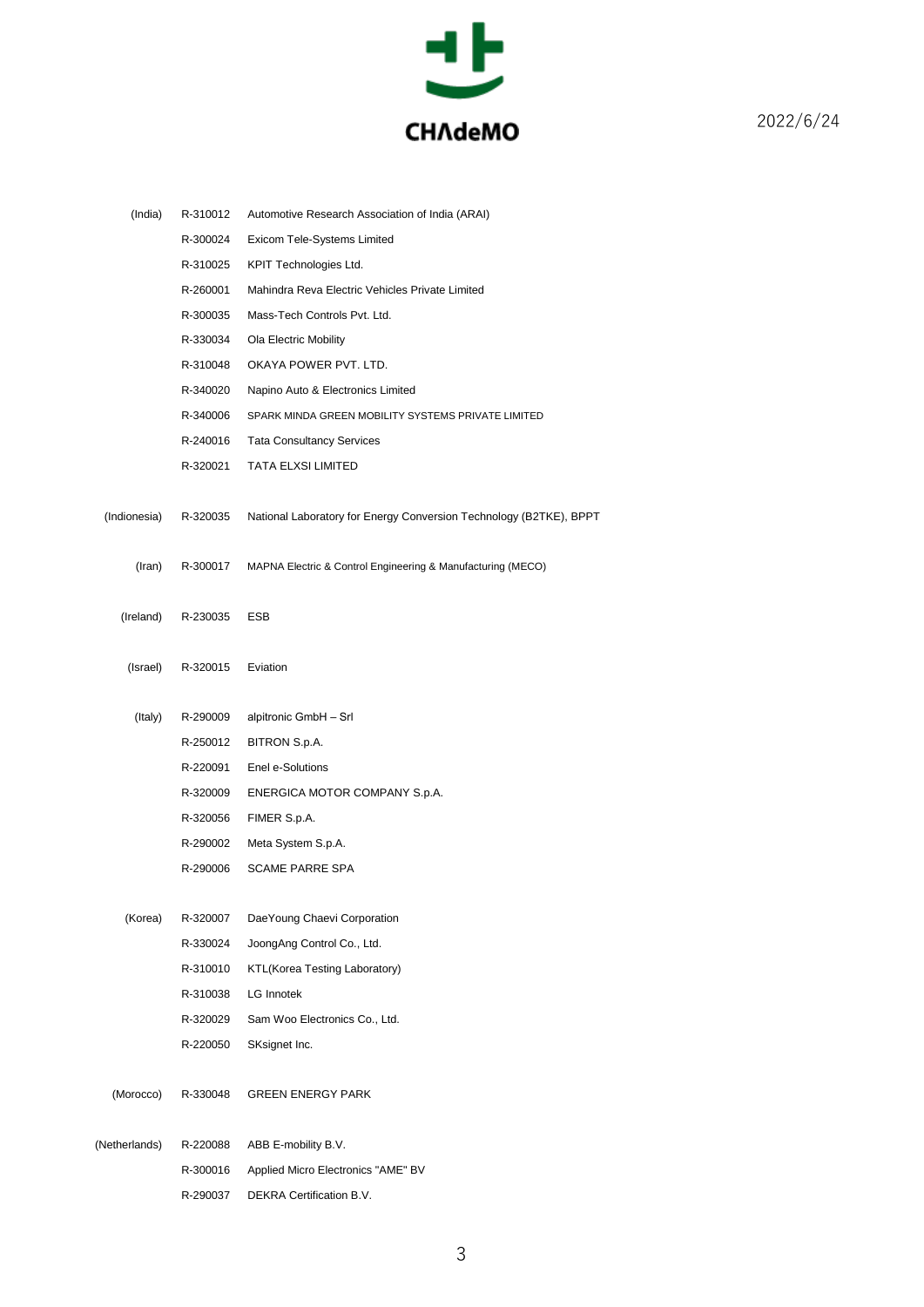

R-300004 Power Research Electronics B.V.

| (Poland) | R-320043 | Aptiv Services Poland S.A.                               |
|----------|----------|----------------------------------------------------------|
|          | R-340023 | Zakład Automatyki i Urządzeń Pomiarowych AREX sp. z o.o. |
|          | R-320067 | BURY Sp. z o.o.                                          |
|          | R-290008 | Ekoenergetyka-Polska S.A.                                |
|          | R-310046 | Zakład Energoelektroniki TWERD Sp. z o.o.                |
|          | R-300010 | MEDCOM Sp. z o.o.                                        |

|  | (Portugal) R-310059 Changing Energy              |
|--|--------------------------------------------------|
|  | R-220045 Efacec Electric Mobility, S.A.          |
|  | R-320001 I-CHARGING - MOBILIDADE ELÉCTRICA, S.A. |
|  | R-280019 MAGNUM CAP                              |

| (Russia) | R-310003  | Electricus LLC                                                       |
|----------|-----------|----------------------------------------------------------------------|
|          | R-330002  | <b>JSC Electroavtomatika</b>                                         |
|          | R-300008  | <b>ICC Milandr</b>                                                   |
|          | R-3210042 | LLC Parus electro                                                    |
|          | R-270022  | Permsnabsbyt                                                         |
|          | R-320078  | Portal Energy LLC                                                    |
|          | R-330008  | Rusenergohouse Limited                                               |
|          | R-280008  | RYAZAN STATE INSTRUMENT-MAKING ENTERPRISE                            |
|          | R-300037  | CJSC "SPE ENERGY"                                                    |
|          | R-330027  | Limited Liability Company "Zelenodolskiy Electrotechnicheskiy Zavod" |

(Slovenia) R-310056 GEN-I, d.o.o.

(South Africa) R-280021 Nelson Mandela Metropolitan University

(Spain) R-310041 AMPERE POWER ENERGY S.L.

R-270019 CINERGIA

- R-340016 FUNDACIÓN CIRCE CENTRO DE INVESTIGACIÓN DE RECURSOS Y CONSUMOS ENEGÉTICOS
- R-220111 Circontrol, S.A
- R-330023 Estabanell y Pahisa Energia S.A.U.
- R-220126 IDIADA Automotive Technology S.A.
- R-220090 Ingeteam Energy
- R-270005 INSTITUTO TECNOLÓGICO DE LA ENERGIA
- R-320006 SGS Tecnos, S.A.
- R-300029 Wallbox Chargers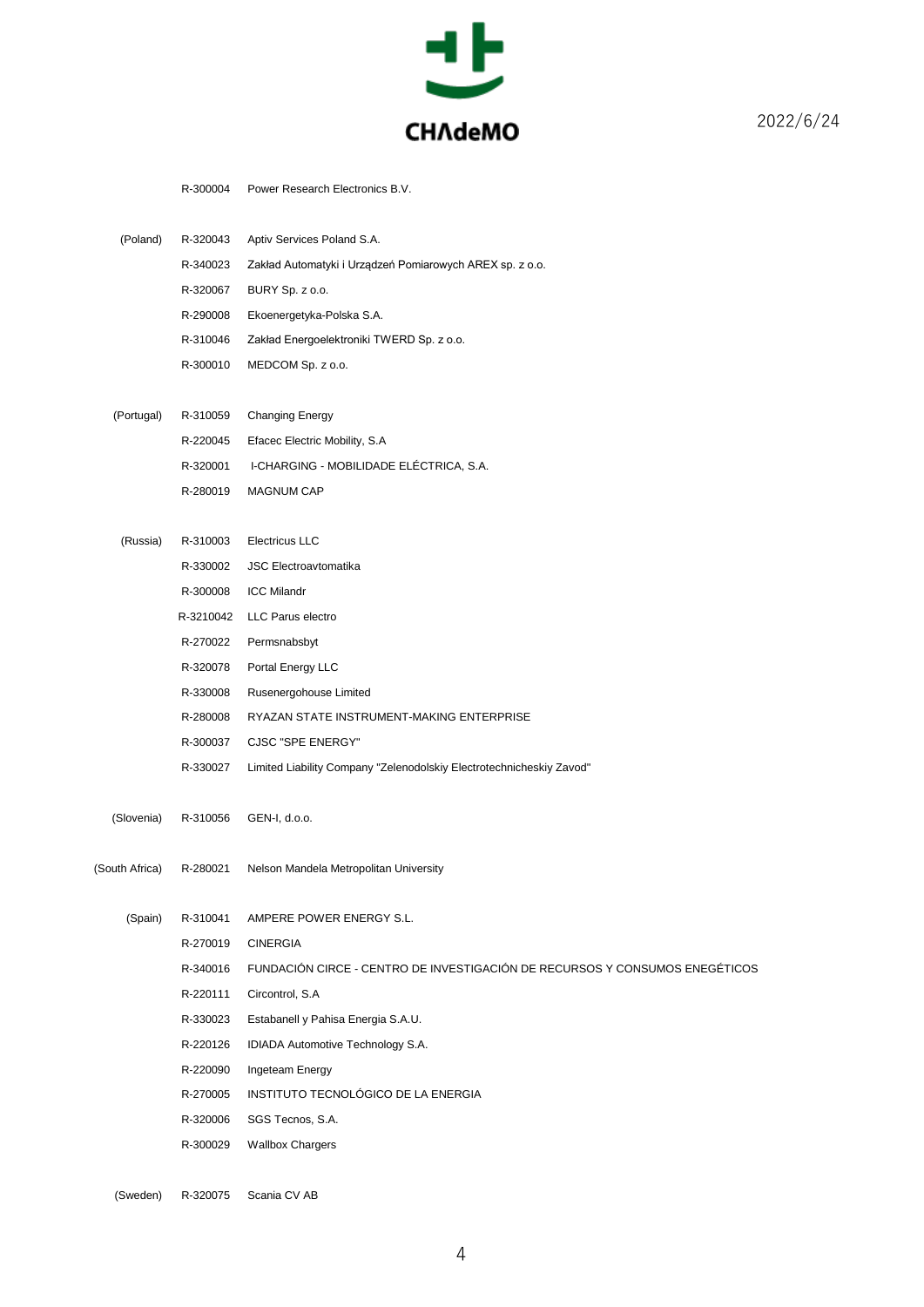

R-260014 Volvo Car Corporation

| (Switzerland) | R-260015 | Designwerk Technologies AG                      |                 |
|---------------|----------|-------------------------------------------------|-----------------|
|               | R-230042 | <b>EVTEC AG</b>                                 |                 |
|               | R-320066 | Inspire AG                                      |                 |
|               | R-310030 | Green Motion SA                                 |                 |
|               |          |                                                 |                 |
| (Taiwan)      | R-320023 | C.C.P. Contact Probes Co., LTD                  |                 |
|               | R-300027 | Chroma ATE Inc.                                 |                 |
|               | R-220079 | Delta Electronics, Inc.                         |                 |
|               | R-310009 | eTreego Co., Ltd.                               |                 |
|               | R-310013 | Industrial Technology Research Institute (ITRI) |                 |
|               | R-290025 | LiteOn Tech. Corp.                              |                 |
|               | R-330030 | Mobiletron Electronics Co., Ltd.                | 車王電子股份有限公司      |
|               | R-320020 | NIKO SEMICONDUCTOR CO., LTD                     |                 |
|               | R-290003 | Phihong Technology Co., Ltd.                    | 飛宏科技公司          |
|               | R-310001 | Ship and Ocean Industries R&D Center            | 財團法人船舶暨海洋產業研發中心 |
|               | R-250017 | Taiwan Electric Research & Testing Center       |                 |
|               |          |                                                 |                 |
| (Thailand)    | R-290023 | Forth Corporation Public Company Limited        |                 |
|               | R-340011 | Khon Kaen University                            |                 |
| (Turkey)      | R-290036 | Vestel Elektronik Sanayi Ticaret A.S.           |                 |
|               | R-330032 | ARCELIK GLOBAL                                  |                 |
|               |          |                                                 |                 |
| (Ukraine)     | R-290010 | AutoEnterprise                                  |                 |
|               | R-280016 | PJSC"ELMIZ"                                     |                 |
|               | R-330003 | INFOCOM LTD.                                    |                 |
|               |          |                                                 |                 |
| (UK)          | R-270017 | Arrival Ltd                                     |                 |
|               | R-270013 | BP Chargemaster Plc                             |                 |
|               | R-330033 | Control Technologies UK LTD                     |                 |
|               | R-320057 | Eaton Electrical Products limited               |                 |
|               | R-280027 | Indra Renewable Technologies Ltd.               |                 |
|               | R-300038 | Jaguar Land Rover                               |                 |
|               | R-320037 | <b>Sprint Power</b>                             |                 |
|               | R-320052 | Three D's Ltd                                   |                 |
|               | R-320003 | Turbo Power Systems Limited                     |                 |
|               | R-310050 | University of Leicester                         |                 |

R-330036 Williams Advanced Engineering LTD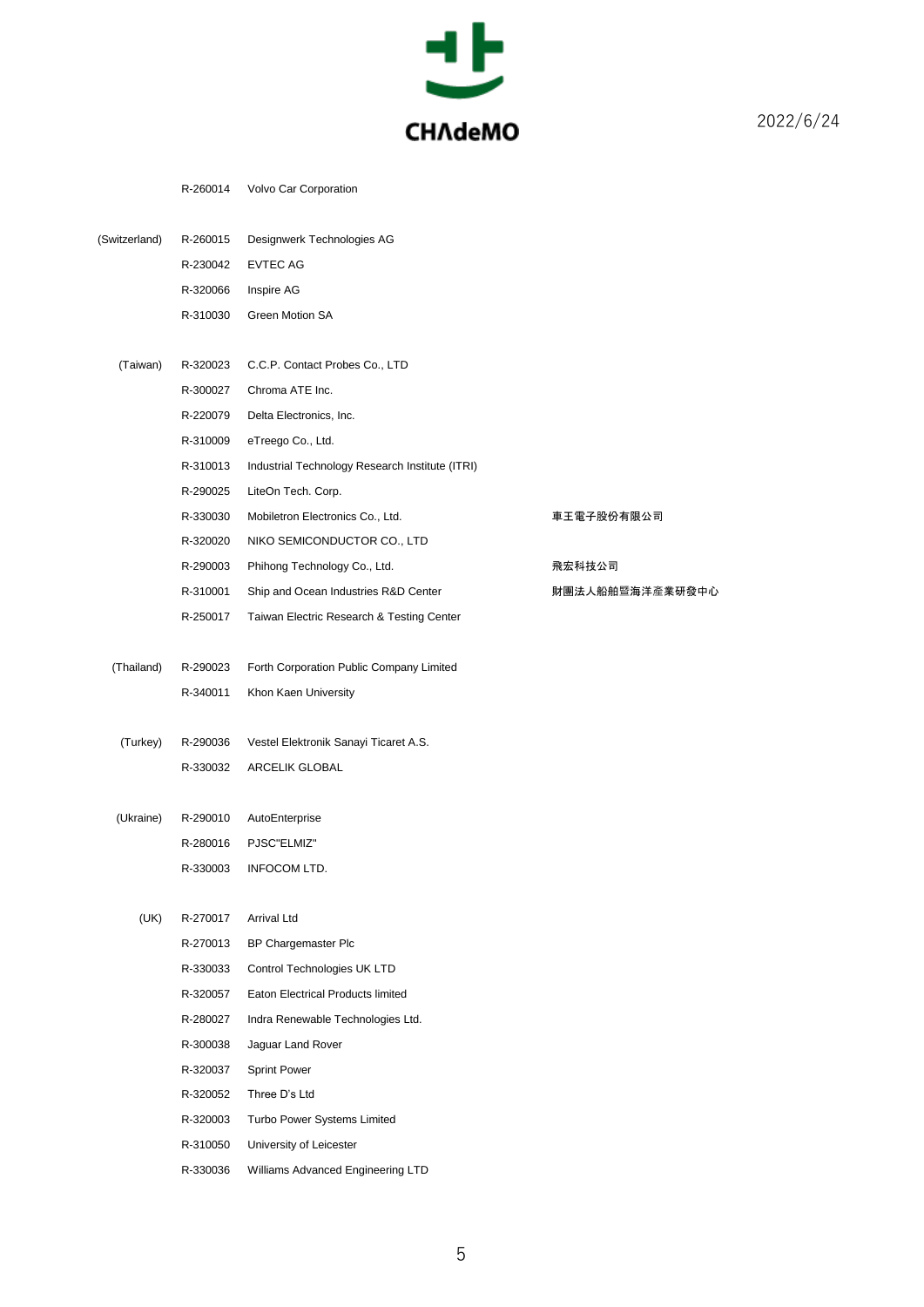

| (USA)   | R-290030 | AeroVironment, Inc.                   |                          |
|---------|----------|---------------------------------------|--------------------------|
|         | R-340022 | BorgWarner Inc.                       |                          |
|         | R-250014 | Broadband TelCom Power, Inc.          |                          |
|         | R-270028 | ChargePoint, Inc.                     |                          |
|         | R-320077 | Current Ways, Inc.                    |                          |
|         | R-270027 | Fermata, LLC                          |                          |
|         | R-330028 | FreeWire Technologies, Inc.           |                          |
|         | R-310023 | <b>General Motors</b>                 |                          |
|         | R-330001 | Harley-Davidson Motor Company         |                          |
|         | R-310004 | Lear Corporation                      |                          |
|         | R-280015 | <b>Nuvve Corporation</b>              |                          |
|         | R-240024 | Recargo Inc.                          |                          |
|         | R-310011 | Sendyne Corp.                         |                          |
|         | R-320059 | TESCO - The Eastern Specialty Company |                          |
|         | R-240026 | Tesla Motors, Inc.                    |                          |
|         | R-320038 | VeriPower Technology Corporation      |                          |
|         |          |                                       |                          |
| (Japan) | R-330019 | 10Fields Factory.Inc                  | テンフィールズファクトリー(株)         |
|         | R-320010 | 3DOM Inc.                             | (株)スリーダム                 |
|         | R-330056 | <b>3R CORPORATION</b>                 | (株)スリー・アール               |
|         | R-300026 | aidea                                 | aidea(株)                 |
|         | R-300031 | <b>ASTI Corporation</b>               | $ASTI$ (株)               |
|         | R-330009 | AZAPA Co., LTD                        | AZAPA(株)                 |
|         | R-300002 | BYD JAPAN, Inc.                       | ビーワイディージャパン(株)           |
|         | R-220069 | Chugoku Electric Power Company        | 中国電力(株)                  |
|         | R-330015 | Chuo Bussan Co., Ltd.                 | (株)中央物産                  |
|         | R-220029 | COMOTA Co., Ltd.                      | コモタ(株)                   |
|         | R-220127 | DAIHATSU MOTOR CO., LTD.              | ダイハツエ業(株)                |
|         | R-290029 | DAIHEN ELECTRIC SYSTEM Corporation    | (株)ダイヘン                  |
|         | R-330017 | denchi, Inc.                          | (株)電知                    |
|         | R-270003 | DENGEN CO., LTD                       | デンゲン(株)                  |
|         | R-220104 | DENSO CORPORATION                     | (株)デンソー                  |
|         | R-280006 | <b>DENSO TEN Limited.</b>             | (株)デンソーテン                |
|         | R-320047 | DIAMOND ELECTRIC HOLDINGS Co., Ltd.   | ダイヤモンドエレクトリックホールディングス(株) |
|         | R-240022 | DIGITAL PROCESS LTD.                  | デジタルプロセス(株)              |
|         | R-330026 | ENEOS Holdings, Inc.                  | $ENEOS$ (株)              |
|         | R-330055 | EPSEM Co., Ltd.                       | (株)エプセム                  |
|         | R-320061 | EV Motors Japan Co., Ltd              | (株)EVモーターズ・ジャパン          |
|         | R-220098 | FLATFIELD Co., Ltd.                   | (株)フラットフィールド             |
|         | R-280000 | Fuji Electric Co., Ltd.               | 富士電機(株)                  |
|         | R-220052 | Fujikura Ltd.                         | (株)フジクラ                  |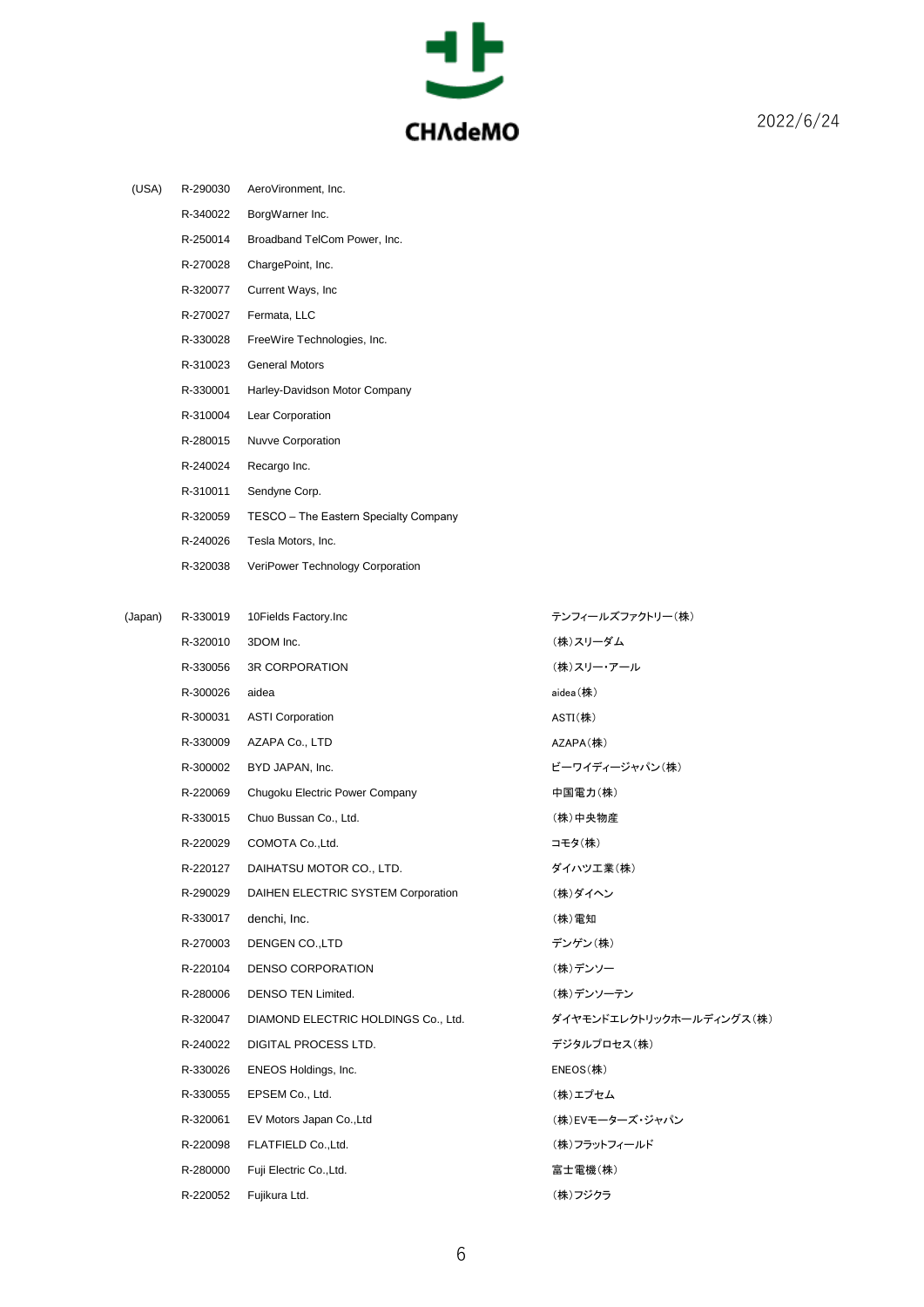

| R-230015 | Furukawa Electric Co., Ltd.                                   | 古河電気工業(株)                            |
|----------|---------------------------------------------------------------|--------------------------------------|
| R-320071 | <b>GC UNIVERSAL</b>                                           | GCユニバーサル(株)                          |
| R-340027 | GDP K.K.                                                      | GBP株式会社                              |
| R-340014 | Goiku Battery CO., LTD                                        | ゴイク電池株式会社                            |
| R-220055 | <b>GS Yuasa Corporation</b>                                   | (株)GSユアサ                             |
| R-220004 | <b>HASETEC Corporation</b>                                    | (株)ハセテック                             |
| R-340003 | Heartland.Data Inc.                                           | ハートランド・データ(株)                        |
| R-230009 | Hino Motors, Ltd.                                             | 日野自動車(株)                             |
| R-330046 | Hitachi Construction Machinery Co., Ltd.                      | 日立建機(株)                              |
| R-250002 | Hyundai Mobility Japan R&D CENTER, Inc.                       | Hyundai Mobility Japan R&D CENTER(株) |
| R-250008 | IKS CO., Ltd.                                                 | (株)アイケイエス                            |
| R-320081 | Isabellenhütte Heusler GmbH & Co. KG                          | イザベレンヒュッテ(株)                         |
| R-330022 | ISEKI & CO., LTD.                                             | 井関農機(株)                              |
| R-220074 | <b>Isuzu Motors Limited</b>                                   | いすゞ自動車(株)                            |
| R-220051 | Japan Aviation Electronics Industry, Limited                  | 日本航空電子工業(株)                          |
| R-260004 | Japan Electrical Safety & Environment Technology Laboratories | (一財)電気安全環境研究所                        |
| R-330045 | Japan Energy Components Co., Ltd.                             | (株)日本エナジーコンポーネンツ                     |
| R-330057 | <b>JATCO Ltd</b>                                              | ジヤトコ(株)                              |
| R-220005 | JFE Technos Corporation                                       | JFEテクノス(株)                           |
| R-320039 | Kansai Electric Power Co., Inc.                               | 関西電力(株)                              |
| R-300001 | Kawamura Electric Inc.                                        | 河村電器産業(株)                            |
| R-340017 | <b>KEC Electronic Industry Development Center</b>             | 一般社団法人 KEC関西電子工業振興センター               |
| R-220026 | KIKUSUI ELECTRONICS CORPORATION                               | 菊水電子工業(株)                            |
| R-330040 | KOBELCO CONSTRUCTION MACHINERY CO., LTD.                      | コベルコ建機(株)                            |
| R-220131 | Komatsu Ltd.                                                  | (株)小松製作所                             |
| R-300009 | <b>KUBOTA Corporation</b>                                     | (株)クボタ                               |
| R-220002 | Kyuden Technosystems Corporation                              | 九電テクノシステムズ(株)                        |
| R-250015 | KYUHEN Co., Inc.                                              | (株)キューヘン                             |
| R-330016 | <b>LECIP CORPORATION</b>                                      | レシップ(株)                              |
| R-340019 | LiB Techno Global Co., Itd.                                   | (株)エルアイビーテクノグローバル                    |
| R-340009 | Littelfuse Japan G.K.                                         | Littelfuseジャパン合同会社                   |
| R-290001 | <b>Marelli Corporation</b>                                    | マレリ(株)                               |
| R-310019 | Marubeni Corporation                                          | 丸紅(株)                                |
| R-220011 | Mazda Motor Corporation                                       | マツダ(株)                               |
| R-320018 | <b>MEIDENSHA CORPORATION</b>                                  | (株)明電舎                               |
| R-220084 | Mitsubishi Electric Corporation                               | 三菱電機(株)                              |
| R-220061 | Mitsubishi Fuso Truck and Bus Corporation                     | 三菱ふそうトラック・バス(株)                      |
| R-330007 | MITSUBISHI HEAVY INDUSTRIES MACHINERY SYSTEMS, LTD.           | 三菱重工機械システム(株)                        |
| R-320005 | MORITA DENKI Co., Ltd.                                        | (株)モリタ電器                             |
| R-330039 | Naturanix Co., Ltd.                                           | (株)ナチュラニクス                           |
| R-340013 | New-Era Co., Ltd.                                             | (株)ニューエラー                            |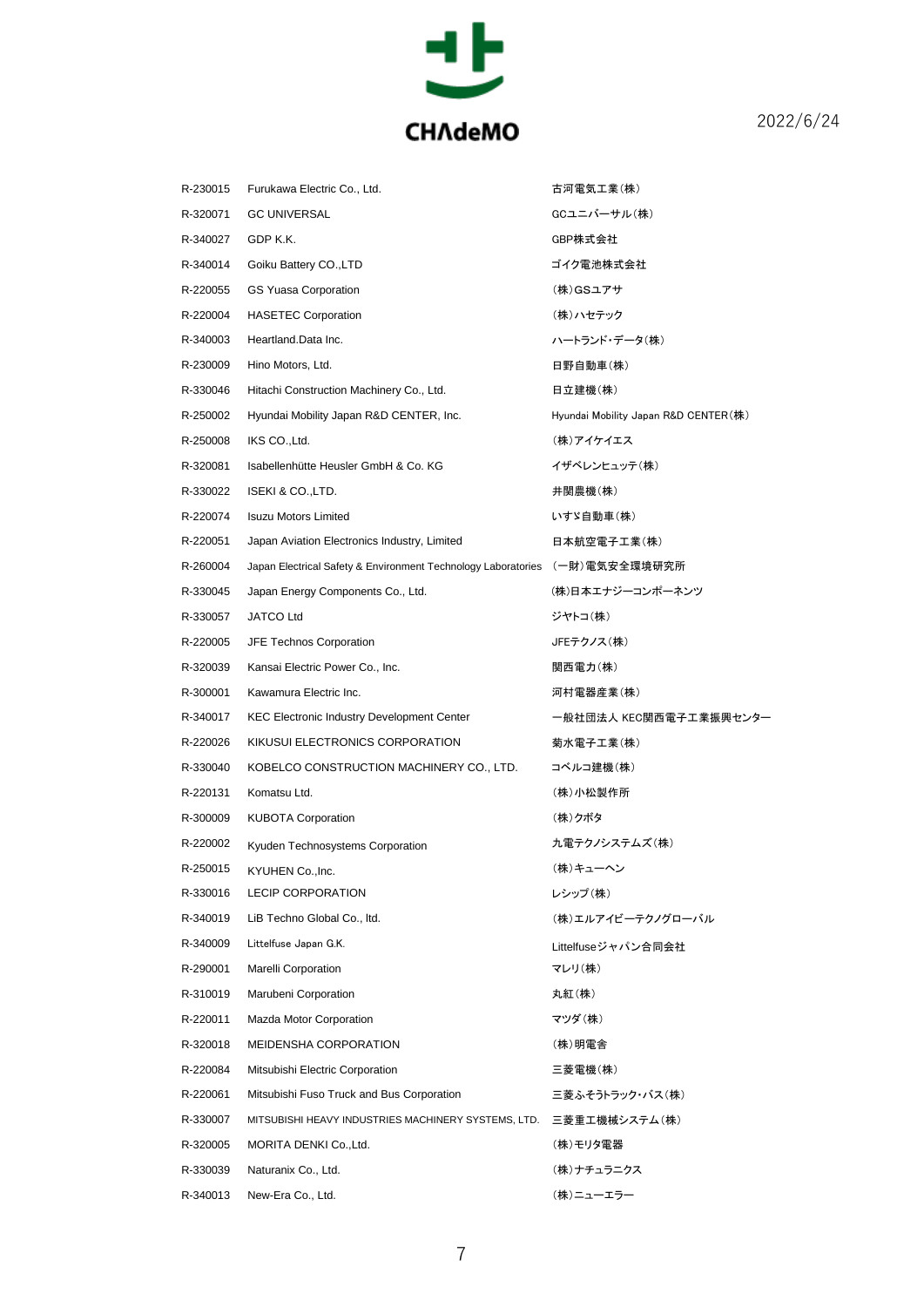

| R-340005 | NHP Solutions LTD.                                         | NHPソリューション(株)                   |
|----------|------------------------------------------------------------|---------------------------------|
| R-220019 | NICHICON CORPORATION                                       | ニチコン(株)                         |
| R-340007 | Nihon Form Service Co., Ltd.                               | 日本フォームサービス(株)                   |
| R-220072 | NIPPON STEEL TEXENG.CO.,LTD.                               | 日鉄テックスエンジ(株)                    |
| R-310022 | Nipron Co., Ltd.                                           | (株)ニプロン                         |
| R-320049 | OHIRA ELECTRONICS CO., LTD.                                | 大平電子(株)                         |
| R-270009 | <b>OMRON Corporation</b>                                   | オムロン(株)                         |
| R-310040 | Origin Co., Ltd.                                           | (株)オリジン                         |
| R-330012 | PLUGO Co., Ltd.                                            | (株)プラゴ                          |
| R-340001 | PowerX, Inc.                                               | (株)パワーエックス                      |
| R-220014 | <b>PUES Corporation</b>                                    | (株)ピューズ                         |
| R-290027 | Sansha Electric Manufacturing Co., Ltd.                    | (株)三社電機製作所                      |
| R-220028 | Seiko Electric CO., LTD.                                   | (株)正興電機製作所                      |
| R-330010 | SHIMANO INC.                                               | (株)シマノ                          |
| R-220020 | Shindengen Electric Manufacturing Co., Ltd.                | 新電元工業(株)                        |
| R-330005 | SHIZUKI ELECTRIC CO., INC.                                 | (株)指月電機製作所                      |
| R-220027 | SINFONIA TECHNOLOGY CO., LTD.                              | シンフォニアテクノロジー(株)                 |
| R-320069 | Sony Global Manufacturing & Operations Corporation         | ソニーグローバルマニュファクチャリング&オペレーションズ(株) |
| R-220065 | Sumitomo Electric Industries, Ltd.                         | 住友電気工業(株)                       |
| R-220013 | SUZUKI MOTOR CORPORATION                                   | スズキ(株)                          |
| R-330050 | TADANO LTD.                                                | (株)タダノ                          |
| R-220015 | TAKAOKA TOKO CO., LTD.                                     | (株)東光高岳                         |
| R-220016 | TAKASAGO LTD.                                              | (株)高砂製作所                        |
| R-330044 | TAMURA CORPORATION                                         | (株)タムラ製作所                       |
| R-330038 | teTra aviation corp.                                       | テトラ・アビエーション(株)                  |
| R-310032 | Toshiba Mitsubishi-Electric Industrial systems Corporation | 東芝三菱電機産業システム(株)                 |
| R-280012 | <b>TOYO Corporation</b>                                    | (株)東陽テクニカ                       |
| R-330041 | TOYO SYSTEM CO.,LTD.                                       | 東洋システム(株)                       |
| R-330037 | TOYOTA AUTO BODY CO.,LTD.                                  | トヨタ車体(株)                        |
| R-280007 | <b>Toyota Industries Corporation</b>                       | (株)豊田自動織機                       |
| R-230047 | TSUBAKIMOTO CHAIN CO.                                      | (株)椿本チエイン                       |
| R-290038 | TÜV SÜD Japan Ltd.                                         | テュフズード ジャパン(株)                  |
| R-250004 | TÜV Rheinland Japan Ltd                                    | テュフ・ラインランド・ジャパン(株)              |
| R-250006 | UL Japan Inc.                                              | (株) UL Japan                    |
| R-320079 | Uniden Holdings Corporation                                | ユニデンホールディングス(株)                 |
| R-330042 | VeriServe Corporation                                      | (株)ベリサーブ                        |
| R-290042 | Yamaha Motor Co., Ltd.                                     | ヤマハ発動機(株)                       |
| R-330043 | Yanekara                                                   | (株) Yanekara                    |
| R-220034 | YAZAKI CORPORATION                                         | 矢崎総業(株)                         |
| R-220034 | <b>Ykem Corporation</b>                                    | Ykem技研(株)                       |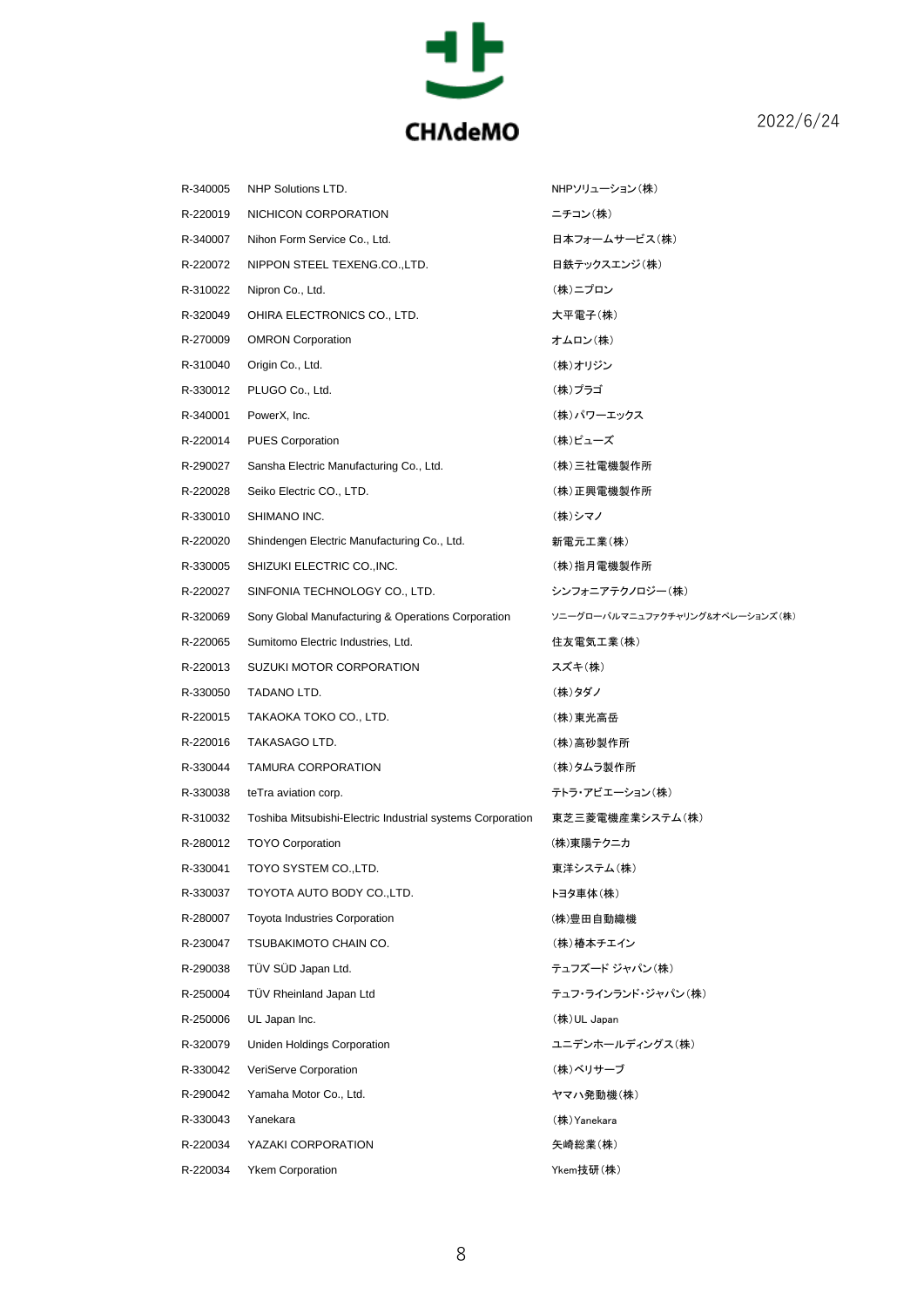

| <b>Supporting Meml 61</b> |          |                                                       |                   |
|---------------------------|----------|-------------------------------------------------------|-------------------|
| (Belarus)                 | S-320064 | <b>SLS "STRIM"</b>                                    |                   |
| (China)                   | S-310031 | Sicon Chat Union Electric Co., Ltd.                   |                   |
| (Germany)                 | S-250008 | e8 energy GmbH                                        |                   |
| (Netherlands)             | S-300002 | <b>Last Mile Solutions</b>                            |                   |
| (Sri Lanka)               | S-290006 | Colombo Machinery and Equipments pvt Ltd.             |                   |
|                           | S-310018 | East Link Engineering Company (Pvt) Ltd.              |                   |
| (Taiwan)                  | S-310008 | Uniform Industrial Corporation                        |                   |
| (Turkey)                  | S-230050 | YIGIT AKU A.S.                                        |                   |
| (India)                   | S-340024 | Ador Digatron Pvt. Ltd.                               |                   |
| (UK)                      | S-340026 | Southco Manufacturing Ltd.                            |                   |
| (Japan)                   | S-220139 | ALL JAPAN LOTAS CLUB                                  | (株)ロータス           |
|                           | S-220147 | <b>AMANO Corporation</b>                              | アマノ(株)            |
|                           | S-230001 | AUTOBACS SEVEN CO., LTD.                              | (株)オートバックスセブン     |
|                           | S-250004 | Ayudante, Inc.                                        | アユダンテ(株)          |
|                           | S-220041 | BIPROGY Inc.                                          | BIPROGY (株)       |
|                           | S-221001 | Central Research Institute of Electric Power Industry | (一財)電力中央研究所       |
|                           | S-220080 | <b>CREATE PRO Corporation</b>                         | (株)クリエイト・プロ       |
|                           | S-220142 | Daito Communication Apparatus Co., Ltd.               | 大東通信機(株)          |
|                           | S-220072 | Diamond Electric Mfg. Co., Ltd.                       | ダイヤモンド電機(株)       |
|                           | S-220027 | dSPACE Japan                                          | dSPACE Japan(株)   |
|                           | S-220045 | <b>EMCO Limited Company</b>                           | (有)エムコ            |
|                           | S-240017 | <b>FUJITSU LIMITED</b>                                | 富士通(株)            |
|                           | S-340021 | Funabashi Soko                                        | (株)船橋総行           |
|                           | S-220133 | Fuyo General Lease Co., Ltd.                          | 芙蓉総合リース(株)        |
|                           | S-230042 | GeoTechnologies, Inc.                                 | ジオテクノロジーズ(株)      |
|                           | S-300004 | Global Alliance Co., Ltd.                             | (株)グローバルアライアンス    |
|                           | S-340015 | HINODE ELECTRIC CO., LTD.                             | (株)日之出電機製作所       |
|                           | S-330018 | Hitachi Systems Power Services, Ltd.                  | (株)日立システムズパワーサービス |
|                           | S-290008 | HYDAC CO., LTD                                        | (株)ハイダック          |
|                           | S-320048 | <b>IKUTO CORPORATION</b>                              | (株)イクト            |
|                           | S-220020 | <b>ITOCHU ENEX Co., Ltd</b>                           | 伊藤忠エネクス(株)        |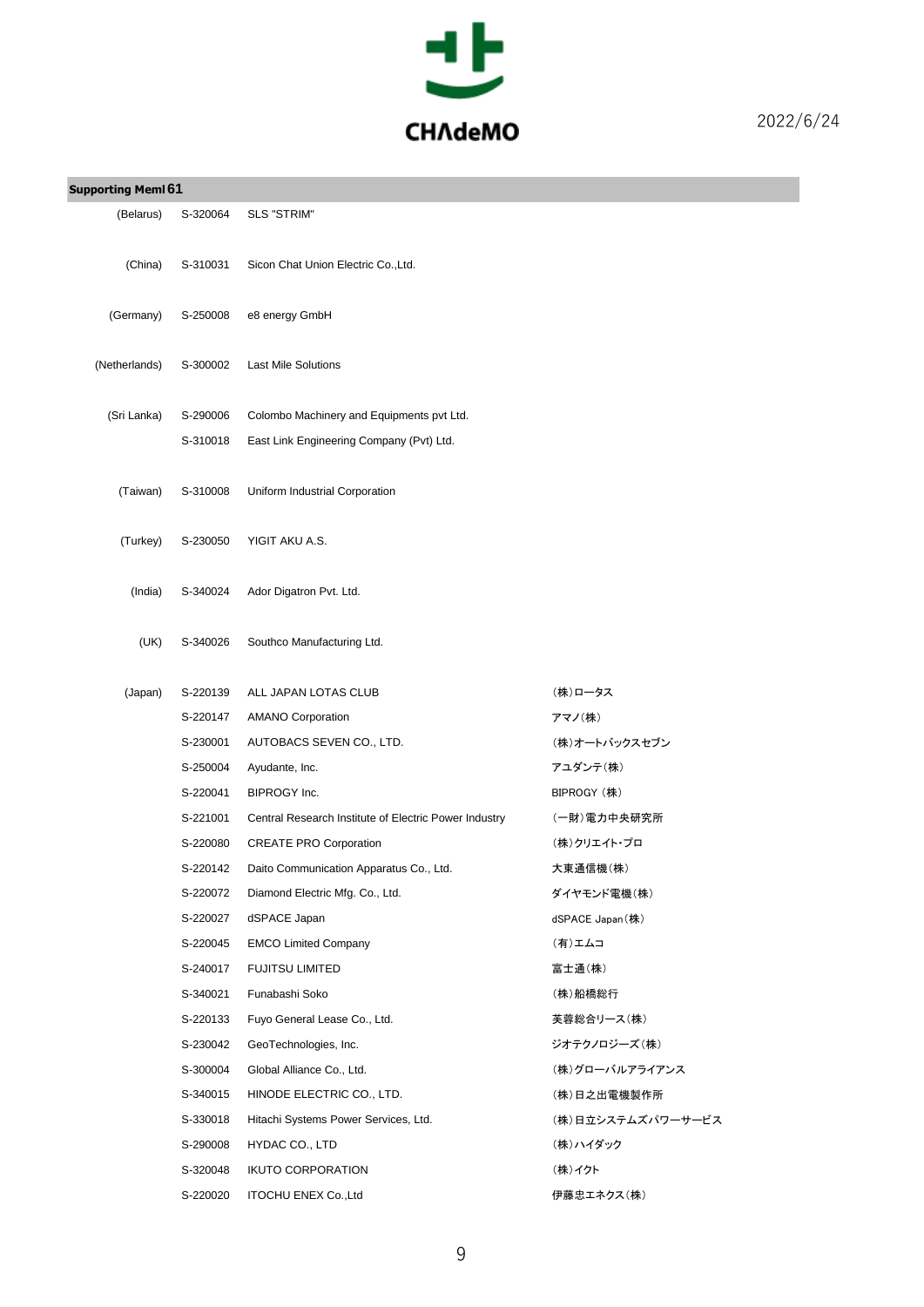

| S-220082 | JFE Civil Engineering & Construction Corp.                  | JFEシビル(株)        |
|----------|-------------------------------------------------------------|------------------|
| S-220051 | Kandenko Co., Ltd.                                          | (株)関電工           |
| S-220039 | <b>KDDI CORPORATION</b>                                     | $KDDI$ (株)       |
| S-250013 | MintWave Co., Ltd.                                          | (株)ミントウェーブ       |
| S-220049 | Mitsubishi Auto Leasing Corporation                         | 三菱オートリース(株)      |
| S-220148 | Mitsubishi Research Institute, Inc.                         | (株)三菱総合研究所       |
| S-220078 | Mitsubishi UFJ Trust and Banking Corporation                | 三菱UFJ信託銀行(株)     |
| S-230026 | Mobility Plus Co. Ltd.                                      | (株)モビリティープラス     |
| S-220095 | Nanaboshi Electric Mfg.Co,Ltd.                              | (株)七星科学研究所       |
| S-340018 | <b>NAVIGATE</b>                                             | (株)ナビゲート         |
| S-240020 | NAVITIME JAPAN Co., Ltd.                                    | (株)ナビタイムジャパン     |
| S-220111 | NEC Networks & System Integration Corporation               | NECネッツエスアイ(株)    |
| S-230046 | Nichigoh Communication Electric Wire Co., Ltd.              | 日合通信電線(株)        |
| S-310057 | NICHIJO CORPORATION                                         | (株) NICHIJO      |
| S-230027 | Nippon COMSYS Corporation                                   | 日本コムシス(株)        |
| S-240007 | Nitto Kogyo Corporation                                     | 日東工業(株)          |
| S-220144 | Oki Electric Cable Co., Ltd.                                | 沖電線(株)           |
| S-220091 | PARK24 Co., Ltd.                                            | パーク24(株)         |
| S-280001 | RICOH JAPAN Corp.                                           | リコージャパン(株)       |
| S-330029 | Ryoyo Electro Corporation                                   | 菱洋エレクトロ(株)       |
| S-290009 | Schaffner Holding AG                                        | シャフナーイー・エム・シー(株) |
| S-220005 | ShinMaywa Industries, Ltd.                                  | 新明和工業(株)         |
| S-220122 | Showa Aircraft Industry Co., Ltd.                           | 昭和飛行機工業(株)       |
| S-300001 | Stäubli International AG                                    | ストーブリ(株)         |
| S-220081 | TAKIGEN MFG. CO., LTD.                                      | タキゲン製造(株)        |
| S-220030 | <b>TDK Corporation</b>                                      | TDK(株)           |
| S-220038 | THE NIPPON SIGNAL CO., LTD                                  | 日本信号(株)          |
| S-290002 | The Japan Association for the Promotion of Electric Vehicle | 一般社団法人日本電動自動車振興会 |
| S-220136 | TOMOBISHI CORPORATION                                       | (株)友菱            |
| S-330013 | YAYABE CORPORATION                                          | 有限会社良邊建設         |
| S-230047 | YOUKI corporation                                           | (株)優輝            |
| S-220006 | ZENRIN CO., LTD.                                            | (株)ゼンリン          |

### **Special Members 158**

|                        | (Austria) S-250011 E-Mobility Provider Austria GmbH & Co KG |
|------------------------|-------------------------------------------------------------|
|                        | S-240018 VERBUND AG                                         |
|                        |                                                             |
| (Canada) 0-230002 CNTA |                                                             |
| S-221031               | <b>BC Hydro</b>                                             |
| S-221026               | <b>Hydro Quebec</b>                                         |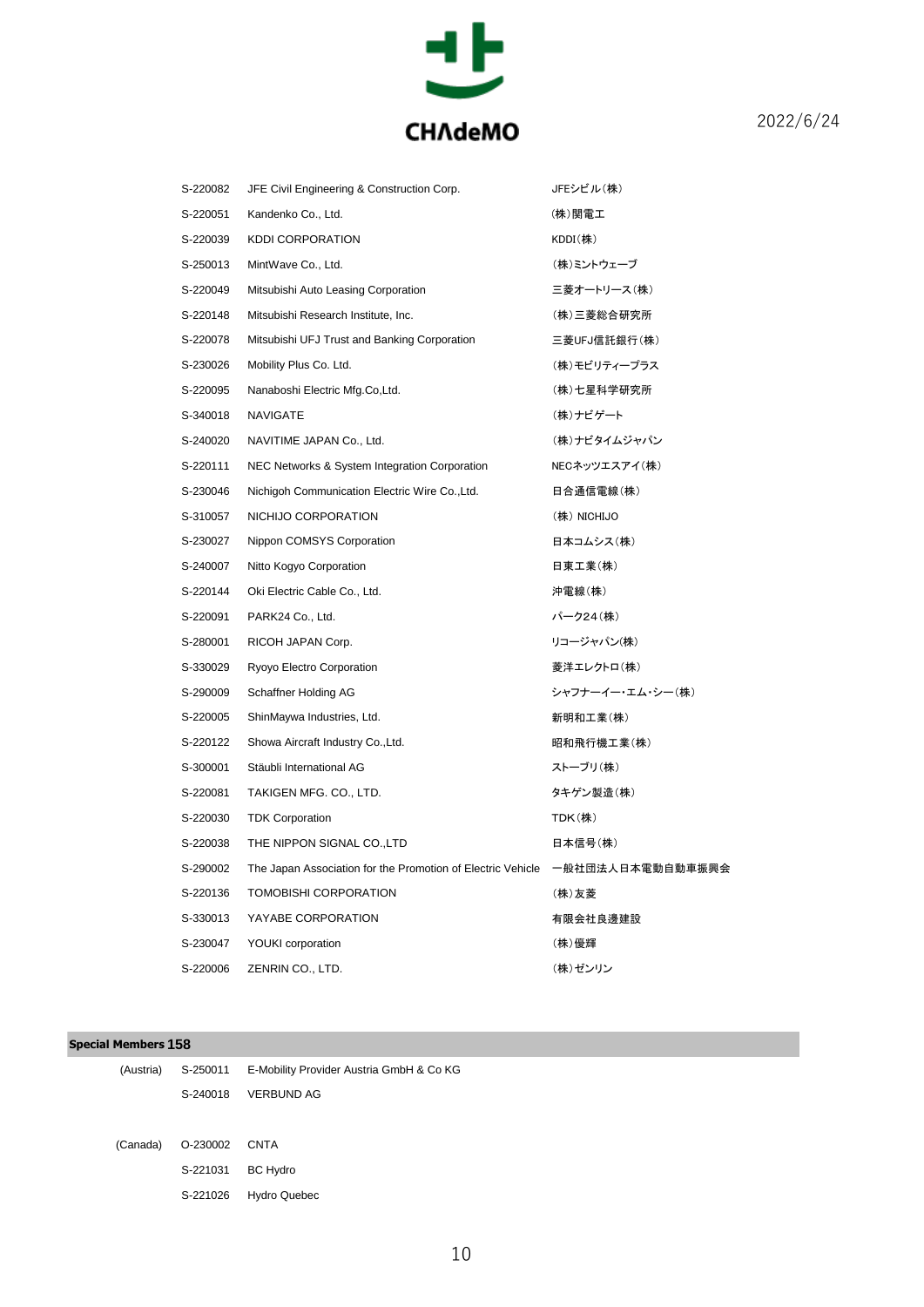

| (Czecho Republic) | O-290004 | Datip s.r.o.                                |           |
|-------------------|----------|---------------------------------------------|-----------|
|                   | O-220023 | <b>EMBASSY OF THE CZECH REPUBLIC</b>        | チェコ大使館    |
|                   | S-270012 | QMX s.r.o.                                  |           |
|                   | O-250002 | VSB-Technical University of Ostrava         |           |
| (Denmark)         | S-230018 | Clever A/S                                  |           |
| (Estonia)         | O-240007 | Enterprise Estonia                          | エストニア観光局  |
| (Finland)         | O-220021 | <b>Embassy of Finland</b>                   | フィンランド大使館 |
|                   | S-280004 | Fortum Charge & Drive B.V.                  |           |
|                   | O-250003 | Metropolia University of Applied Sciences   |           |
|                   | O-290006 | Virta Ltd                                   |           |
| (France)          | O-220019 | Ambassade de France au Japon                | フランス大使館   |
|                   | O-330011 | e-FRANCE CAFÉ                               |           |
|                   | S-270011 | <b>CHARGEMAP SAS</b>                        |           |
|                   | O-300001 | <b>GIREVE SAS</b>                           |           |
|                   | O-320014 | LE VE JE LE VEUX                            |           |
| (Georgia)         | O-300002 | E-space                                     |           |
| (Germany)         | S-230013 | e-WOLF GmbH                                 |           |
|                   | O-330047 | Mittelhof Gessin e.V                        |           |
|                   | O-290005 | <b>PlugSurfing GmbH</b>                     |           |
|                   | O-300010 | TechnologieTransferZentrum-Elektromobilitat |           |
| (HongKong)        | S-221027 | <b>CLP</b>                                  |           |
|                   | O-240010 | The Hong Kong Polytechnic University        |           |
| (Hungary)         | O-320026 | NKM Mobilitás Kft.                          |           |
| (India)           | O-320017 | EVQ Technologies PVT. Ltd.                  |           |
| (Netherlands)     | O-220045 | City of Amsterdam                           |           |
|                   | S-290005 | EMODZ B.V.                                  |           |
|                   | S-270010 | Fastned B.V.                                |           |
| (New Zealand)     | S-280003 | Charge Net NZ Ltd.                          |           |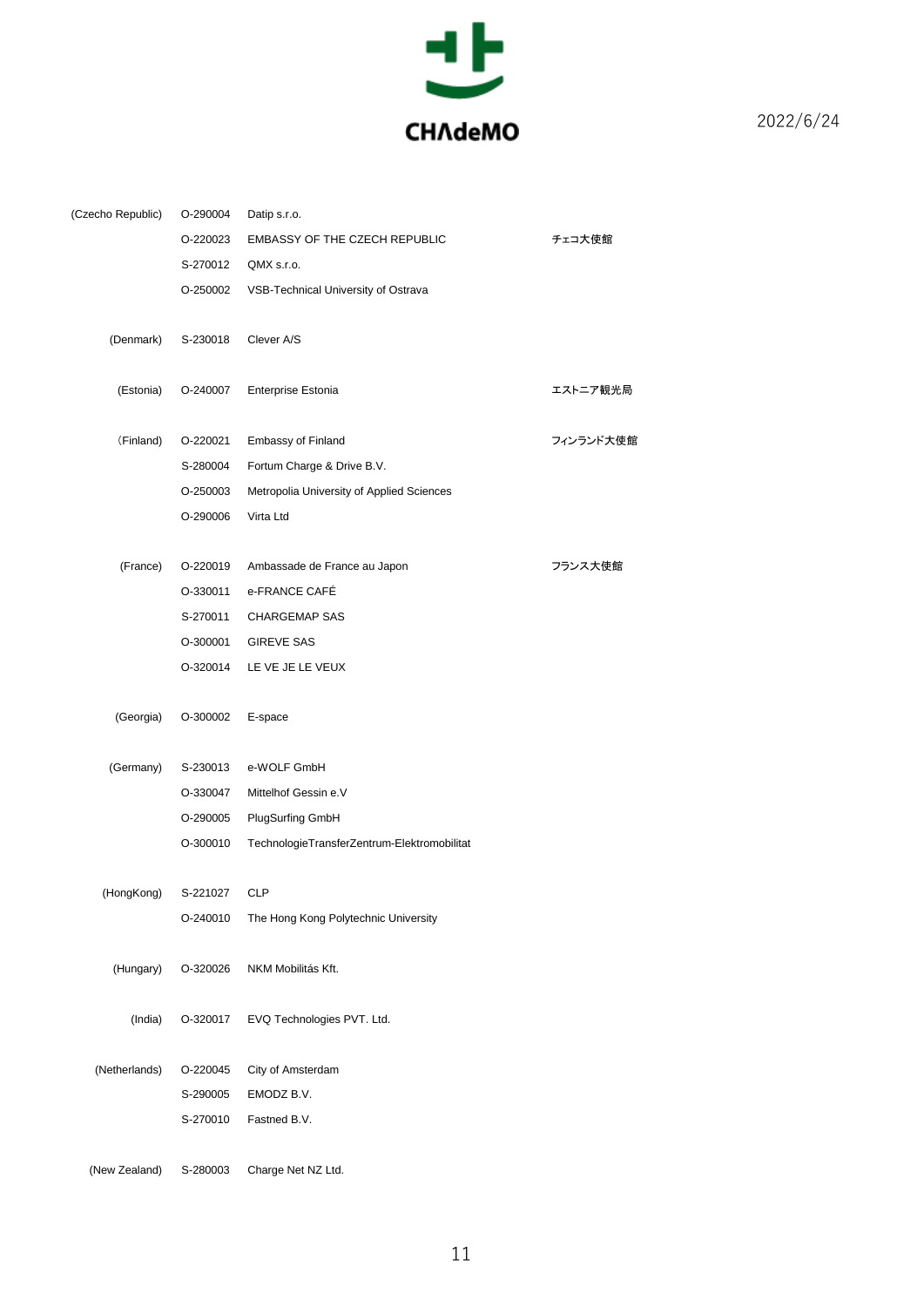

| (Norway)          | O-240009             | Electric Vehicle Union                         |           |
|-------------------|----------------------|------------------------------------------------|-----------|
| (Poland)          | S-320080             | <b>EUROLOOP</b>                                |           |
|                   | O-290003             | Polska Grupa Motoryzacyjna                     |           |
|                   |                      |                                                |           |
| (Russia)          | O-290001             | AuditEnergo Groupe                             |           |
|                   |                      |                                                |           |
| (Singapore)       | S-220152             | Seraya Energy Pte Ltd                          |           |
|                   | O-320058             | SP Mobility Pte. Ltd                           |           |
|                   |                      |                                                |           |
| (Slovak Republic) | S-320076             | ejoin s.r.o.                                   |           |
|                   | S-270005             | GreenWayInfrastructure s.r.o.                  |           |
| (Spain)           | O-220046             | <b>CIRCE</b>                                   |           |
|                   | O-230008             | Institue of Energy Research of Barcelona(IREC) |           |
|                   | O-220044             | Technical University of Catalonia (CITCEA-UPC) |           |
|                   | O-270002             | University of Jaen                             |           |
|                   | O-290002             | University of Oviedo                           |           |
|                   |                      |                                                |           |
| (Sri Lanka)       | S-280006             | Sunrise Engineering (PVT) LTD                  |           |
|                   |                      |                                                |           |
| (Sweden)          | O-220022             | <b>Embassy of Sweden</b>                       | スウェーデン大使館 |
|                   | O-290007             | EV-volumes.com                                 |           |
|                   | S-230011             | Jämtkraft                                      |           |
|                   |                      |                                                |           |
|                   |                      |                                                |           |
| (Switzerland)     | O-220020             | Embassy of Switzerland                         | スイス大使館    |
|                   |                      |                                                |           |
| (Turkey)          | S-221030             | BD Otomotive ve Elektrikli Araclar A.S.        |           |
| (UK)              | O-300005             | Cenex                                          |           |
|                   | S-221025             | Charge Your Car North                          |           |
|                   | O-300006             | Innovate UK                                    |           |
|                   | O-310020             | Kaluza                                         |           |
|                   | O-280002             | Nottingham City Council                        |           |
|                   | O-250004             | Sheffield City Council                         |           |
|                   |                      |                                                |           |
| (UKraine)         | O-280001             | <b>National Mining University</b>              |           |
|                   |                      |                                                |           |
| (USA)             | S-260006             | <b>McCalmont Engineering</b>                   |           |
|                   | S-221028<br>S-221023 | Evgo<br>PG&E                                   |           |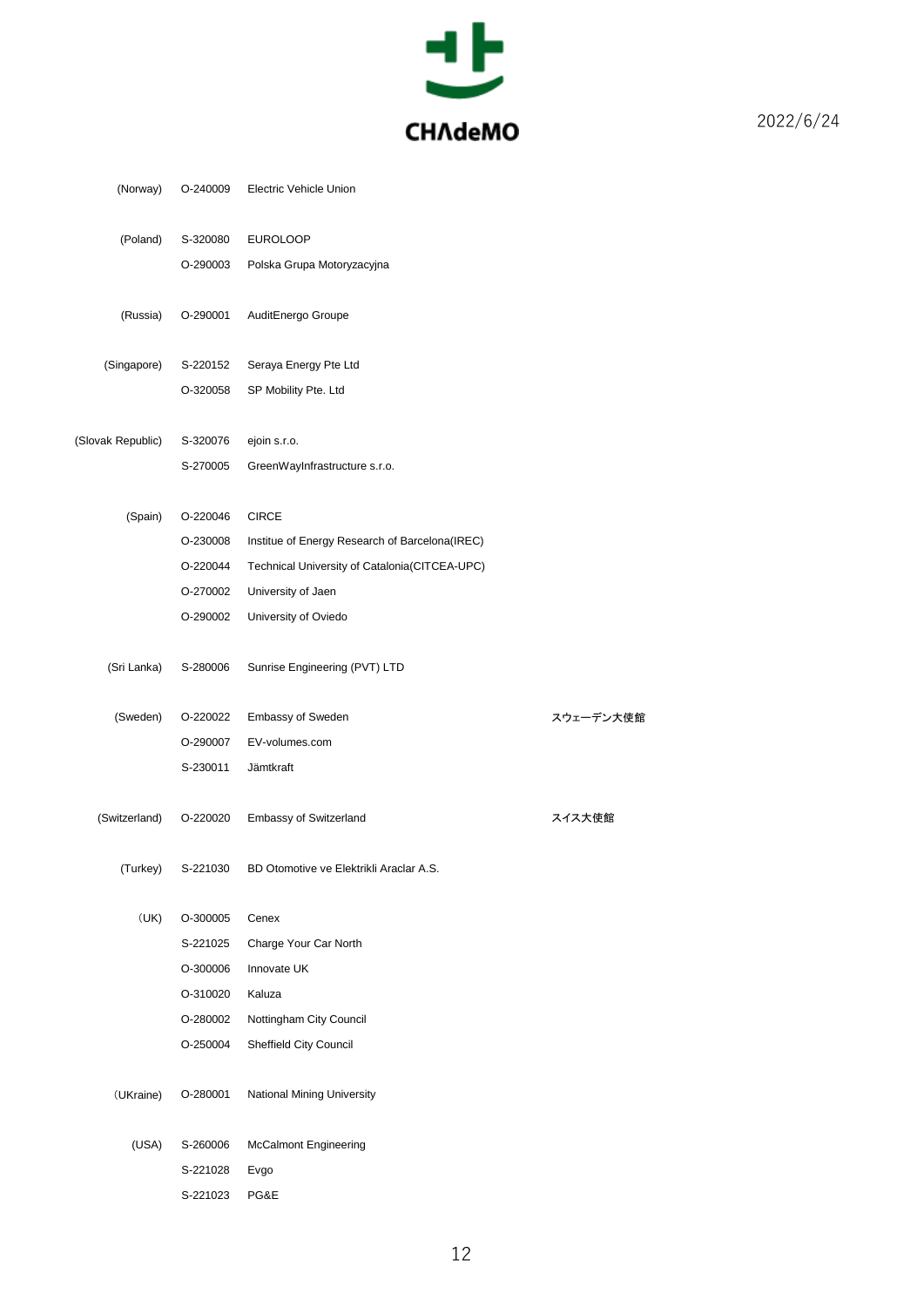

| <b>Portland General Electric</b><br>S-221022 |
|----------------------------------------------|
|----------------------------------------------|

O-310001 Power Systems Research

(Vietnam) O-310024 CENTRAL POWER ELECTRONIC MEASUREMENT EQUIMENT MANUFACTURING CENTER

| (Japan) | S-34010  | Abigail motors Ltd.                                                                              | (株)アビゲイル            |
|---------|----------|--------------------------------------------------------------------------------------------------|---------------------|
| (Japan) | S-221018 | AEON RETAIL Co., Ltd.                                                                            | イオンリテール(株)          |
|         | O-220011 | Aichi Prefectural Government                                                                     | 愛知県                 |
|         | O-230014 | Akita Prefectural Government                                                                     | 秋田県                 |
|         | O-220008 | Aomori Prefectural Government                                                                    | 青森県                 |
|         | O-220031 | Association of Planning and Promoting EV/PHV Project in Wide-area Coalition EV•PHV広域連携計画策定•推進協議会 |                     |
|         | S-230044 | Atago Estate Limited Company                                                                     | アタゴ不動産管理(有)         |
|         | O-230012 | Bureau Veritas Japan                                                                             | ビューローベリタスジャパン(株)    |
|         | S-221014 | Central Nippon Expressway Company Limited                                                        | 中日本高速道路(株)          |
|         | S-220009 | Chubu Electric Power Co., Inc.                                                                   | 中部電力(株)             |
|         | O-220015 | City of Kawasaki                                                                                 | 川崎市                 |
|         | O-220018 | City of Kitakyushu                                                                               | 北九州市                |
|         | O-220039 | City of Kobe                                                                                     | 神戸市                 |
|         | O-240002 | City of Utsunomiya                                                                               | 宇都宮市                |
|         | S-221009 | COSMO OIL Co., Ltd.                                                                              | コスモ石油(株)            |
|         | O-220030 | Development Bank of Japan Inc.                                                                   | (株)日本政策投資銀行         |
|         | S-220157 | Domannaka Tanuma Co., Ltd.                                                                       | (株)どまんなかたぬま         |
|         | S-221013 | East Nippon Expressway Company Limited                                                           | 東日本高速道路(株)          |
|         | O-220042 | Educational Support Center for Electrician and Electrical Installation                           | 電気工事技術講習センター        |
|         | O-310051 | e-Mobility Power Co., Inc.                                                                       | (株)e-Mobility Power |
|         | S-270017 | Enegate Co, Itd.                                                                                 | (株)エネゲート            |
|         | O-230011 | e-OHTAMA, LTD.                                                                                   | (株)e・オータマ           |
|         | O-320045 | EVQ Technplogy Japan                                                                             | EVQテクノロジージャパン       |
|         | O-220004 | Fire and Disaster Management Agency                                                              | 総務省消防庁              |
|         | O-250001 | Fujinomiya City                                                                                  | 富士宮市                |
|         | O-220010 | <b>Fukui Prefectural Government</b>                                                              | 福井県                 |
|         | S-221017 | Fukuoka-Kitakyushu Expressway Public Corporation                                                 | 福岡北九州高速道路公社         |
|         | O-230010 | Gunma prefecture                                                                                 | 群馬県                 |
|         | S-221016 | Hanshin Expressway Company Limited                                                               | 阪神高速道路(株)           |
|         | S-230054 | Hewlett-Packard Japan, Ltd.                                                                      | 日本ヒューレット・パッカード(株)   |
|         | S-220149 | HOTTA RINGYOU                                                                                    | (有)堀田輪業             |
|         | S-221008 | Idemitsu Kosan Co., Ltd.                                                                         | 出光興産(株)             |
|         | O-220043 | Innovation Network Corporation of Japan                                                          | (株)産業革新機構           |
|         | S-230052 | Iwata Electronics                                                                                | (有)岩田電機通信           |
|         | O-220026 | Japan Automobile Federation                                                                      | 日本自動車連盟             |
|         | O-300011 | JAPAN AUTOMOBILE IMPORTERS ASSOCIATION                                                           | 日本自動車輸入組合           |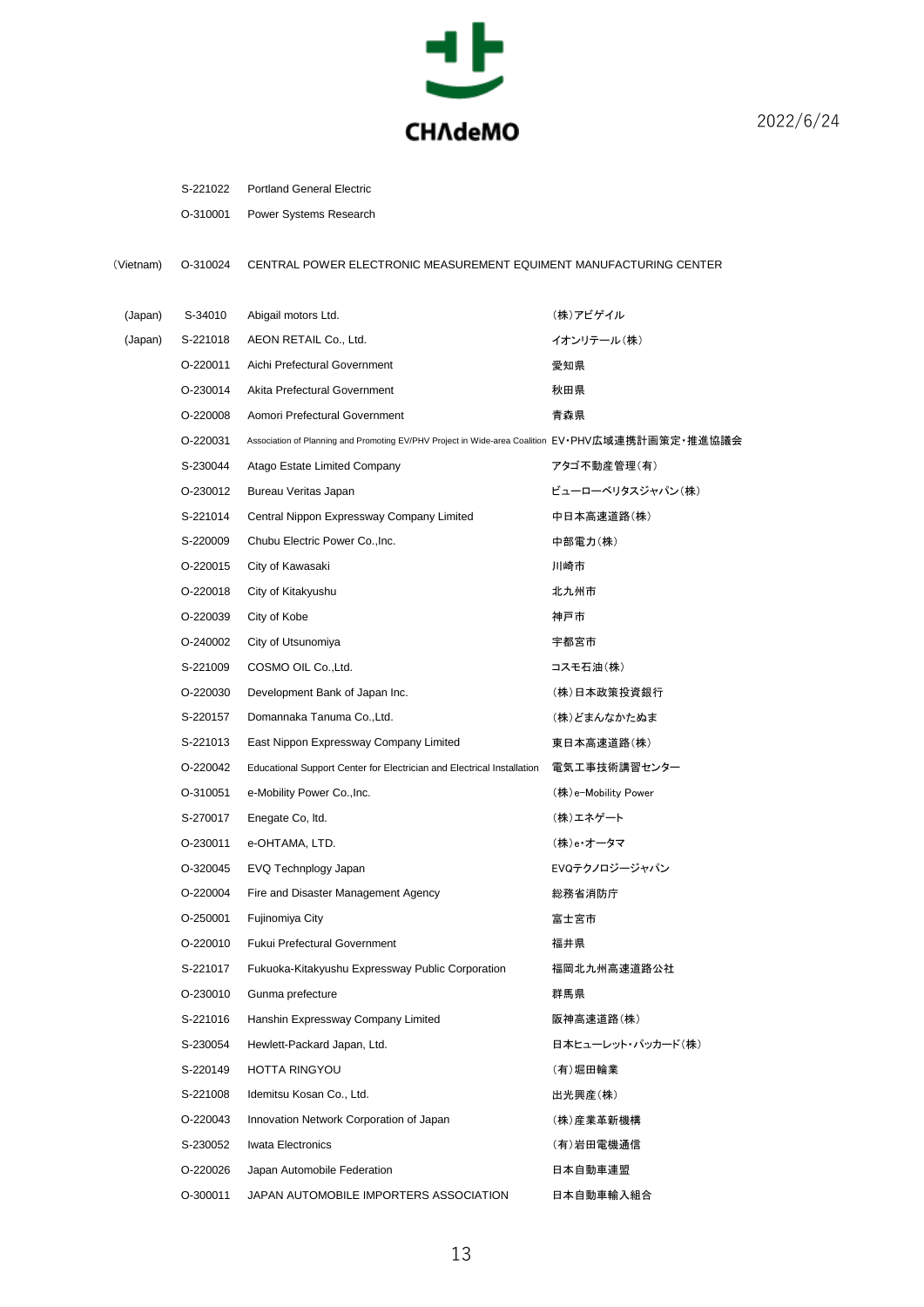

| O-220025 | Japan Automobile Research Institute                                  | 日本自動車研究所           |
|----------|----------------------------------------------------------------------|--------------------|
| S-330035 | JAPAN BARS CO., LTD                                                  | 日本バーズ(株)           |
| S-240010 | Japan Charge Network Co., Ltd.                                       | ジャパンチャージネットワーク(株)  |
| O-220032 | Japan Electric Cable Technology Center, Inc.                         | 電線総合技術センター         |
| O-260001 | Japan EV Club                                                        | 日本EVクラブ            |
| S-280002 | Japan Management                                                     | (株)JM              |
| O-220029 | JAPAN PARKING ASSOCIATION                                            | 全日本駐車協会            |
| O-230001 | Japan Quality Assurance Organization                                 | 日本品質保証機構           |
| O-220007 | Kanagawa Prefectural Government                                      | 神奈川県               |
| S-221002 | KANEMATSU CORPORATION                                                | 兼松(株)              |
| S-230040 | Kansai Airports                                                      | 関西エアポート(株)         |
| S-240021 | Kashiwabara Medical                                                  | (有)かしわばらメディカル      |
| O-220024 | Kashiwazaki Chamber of Commerce and Industry                         | 柏崎商工会議所            |
| O-220016 | Kashiwazaki City                                                     | 柏崎市                |
| S-230023 | KOIDE Motors, Ltd.                                                   | (有)小出自動車工業         |
| S-220156 | KOMIYAMA Co., Ltd.                                                   | (株)小宮山             |
| O-220034 | Koto City                                                            | 江東区(東京都)           |
| O-220012 | Kyoto Prefecture                                                     | 京都府                |
| S-221019 | LAWSON, INC.                                                         | (株)ローソン            |
| S-220024 | Lithium Energy Japan                                                 | (株)リチウムエナジージャパン    |
| S-221015 | Metropolitan Expressway Co., Ltd.                                    | 首都高速道路(株)          |
| O-220001 | Ministry of Economy, Trade and Industry [METI]                       | 経済産業省              |
| O-220002 | Ministry of Land, Infrastructure, Transport and Tourism [MLIT] 国土交通省 |                    |
| O-220003 | Ministry of the Environment [MOE]                                    | 環境省                |
| O-300007 | <b>MIRAIT Corporation</b>                                            | (株)ミライト            |
| S-221020 | Mitsubishi Estate Co., Ltd.                                          | 三菱地所(株)            |
| S-221011 | MITSUBISHI SHOJI SEKIYU CO.LTD.                                      | 三菱商事石油(株)          |
| O-230009 | Nagano Prefecture Government                                         | 長野県                |
| O-220014 | Nagasaki Prefectural Government                                      | 長崎県                |
| 0-220027 | NATIONAL FEDERATION PETROLEUM COMMERCIAL ASSOCIATIONS                | 全国石油商業組合連合会        |
| S-270016 | New Urban Life Inc.                                                  | (株)新都市ライフ          |
| O-240005 | Next Generation Vehicle Promotion Center                             | 一般社団法人次世代自動車振興センター |
| O-220009 | Niigata Prefectural Government                                       | 新潟県                |
| S-270004 | Nihon Kankyo Bosai Co., Ltd                                          | 日本環境防災(株)          |
| O-240008 | Non profit organization (NPO) BigMap                                 | 特定非営利活動法人 BigMap   |
| O-220013 | Osaka Prefectural Government                                         | 大阪府                |
| S-260005 | OHSHIMA ELECTRIC Co., Ltd.                                           | (株)大島電氣工事          |
| 0-220017 | Saitama City                                                         | さいたま市              |
| O-230007 | Saitama Industrial Developmet Corporation                            | (公財)埼玉県産業振興公社      |
| O-220037 | Saitama Prefectural Government                                       | 埼玉県                |
| S-240003 | Sankyo Tateyama, Inc.                                                | 三協立山(株)三協マテリアル社    |